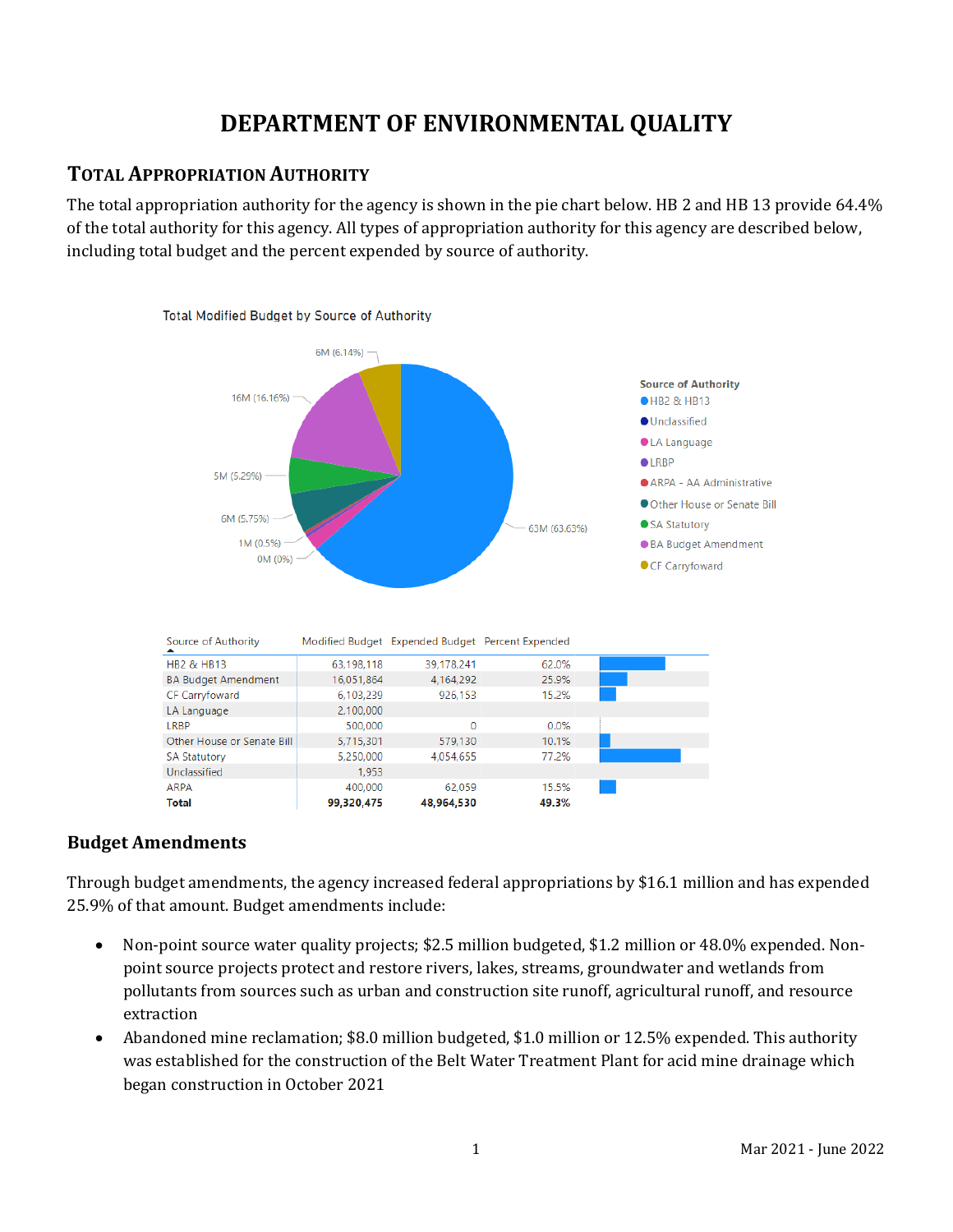- Mine permitting and air quality programs; \$4.0 million budgeted, \$1.3 million or 33.3% expended. This authority was established for grants from the Department of the Interior for Zortman Landusky and the coal e-permitting system
- Water quality and monitoring programs; \$1.5 million budgeted, \$644,500 or 43.0% expended. Montana's water quality monitoring program conducts sampling and analysis of Montana's surface waters to determine the health or impairment of those waters and
- Information technology projects; \$35,200 budgeted, \$9,200 or \$26.1% expended. This authority is restricted for integration with the Environmental Protection Agency's Safe Drinking Water Information System Prime software.

### **Statutory Authority**

The agency has expended \$4.1 million in statutory authority.

Revenues from a portion (\$0.0075) of the tax on gasoline, diesel, heating oil, and aviation fuel is statutorily appropriated to pay for the petroleum storage tank release clean up and accounts for 4.0% of the agency budget. Authorized statutory funding is expended through the Petroleum Tank Release Compensation Board, which is administratively attached to the agency.

### **Carryforward**

The agency had \$6.1 million or 6.2% of total authority brought forward from FY 2021. This authority is primarily state special revenue budgeted for cost recovery projects and will only be expended if there are new projects that require the funding. The agency has expended \$926,153 or 15.2% of this authority.

### **Language**

The legislature provided language in HB 2 to authorize the following appropriations.

The agency has budgeted \$1.1 million in bond revenue for the Carpenter/Snow Creek superfund site near Neihart, Montana. This authority is established to ensure DEQ has the authority necessary to meet the state match requirements for federal superfund site clean-up projects.

The Petroleum Board budgeted \$1.0 million from the petroleum tank cleanup fund for paying contract expenses.

### **Other Bills**

Funding from HB 5 totals \$5.7 million or 5.8% of the budget; \$579,130 or 10.1% has been expended. These funds are primarily from the orphan share state special revenue account and capital projects account. They are for long-range projects related to environmental clean-up and energy conservation capital projects.

### *COVID-19 Authority*

The following chart is provided to allow the legislature to examine the funding that is available to the agency for COVID-19 impacts.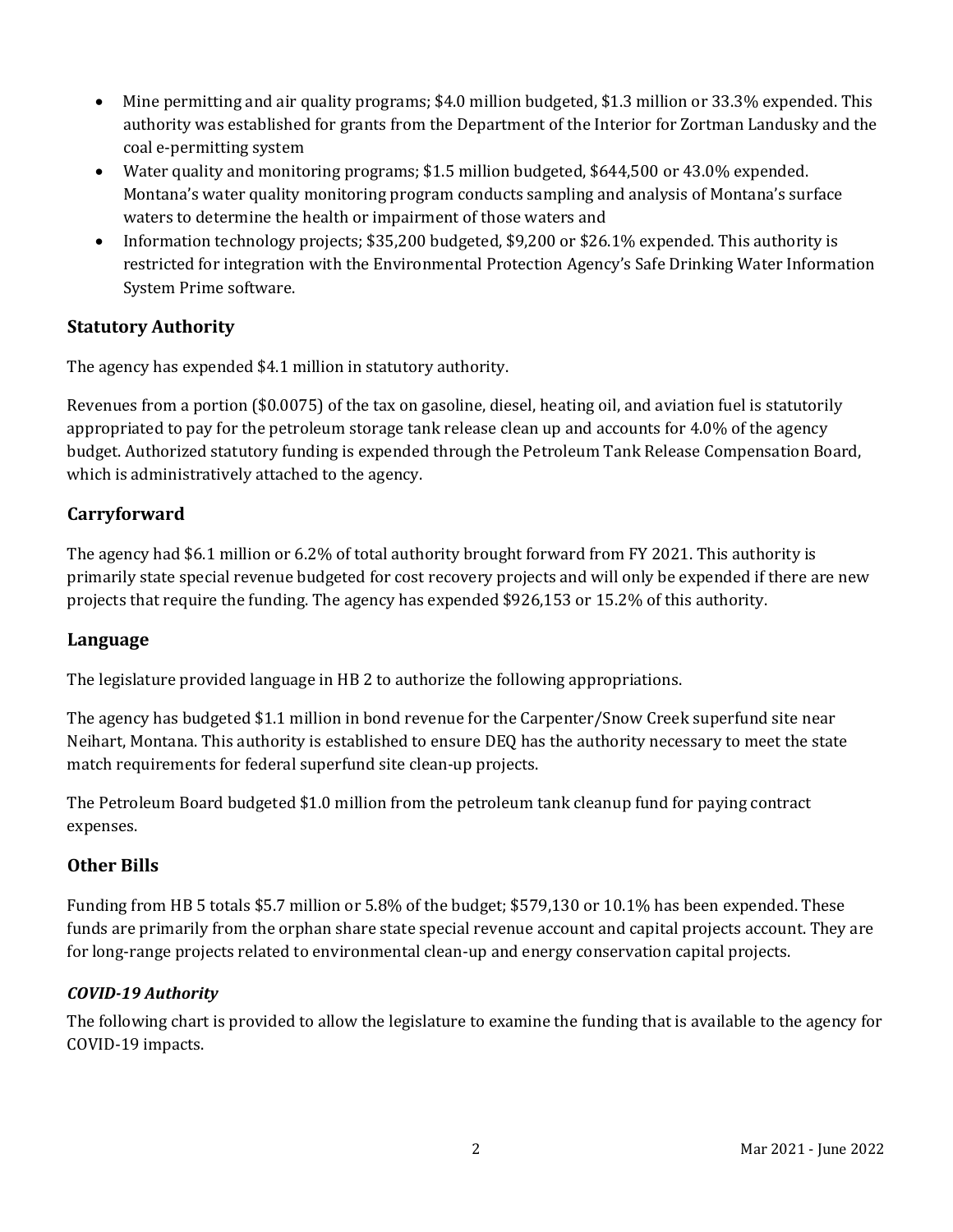

No authority for COVID-19 was brought forward from FY 2021. For FY 2022, the agency received \$400,000 in American Recovery Plan Act funding, and as of May, the agency has expended \$62,100. The agency's ARPA funding will be used to cover the costs of additional engineers hired to review new water and sewer infrastructure projects and will be spent over both FY 2022 and FY 2023.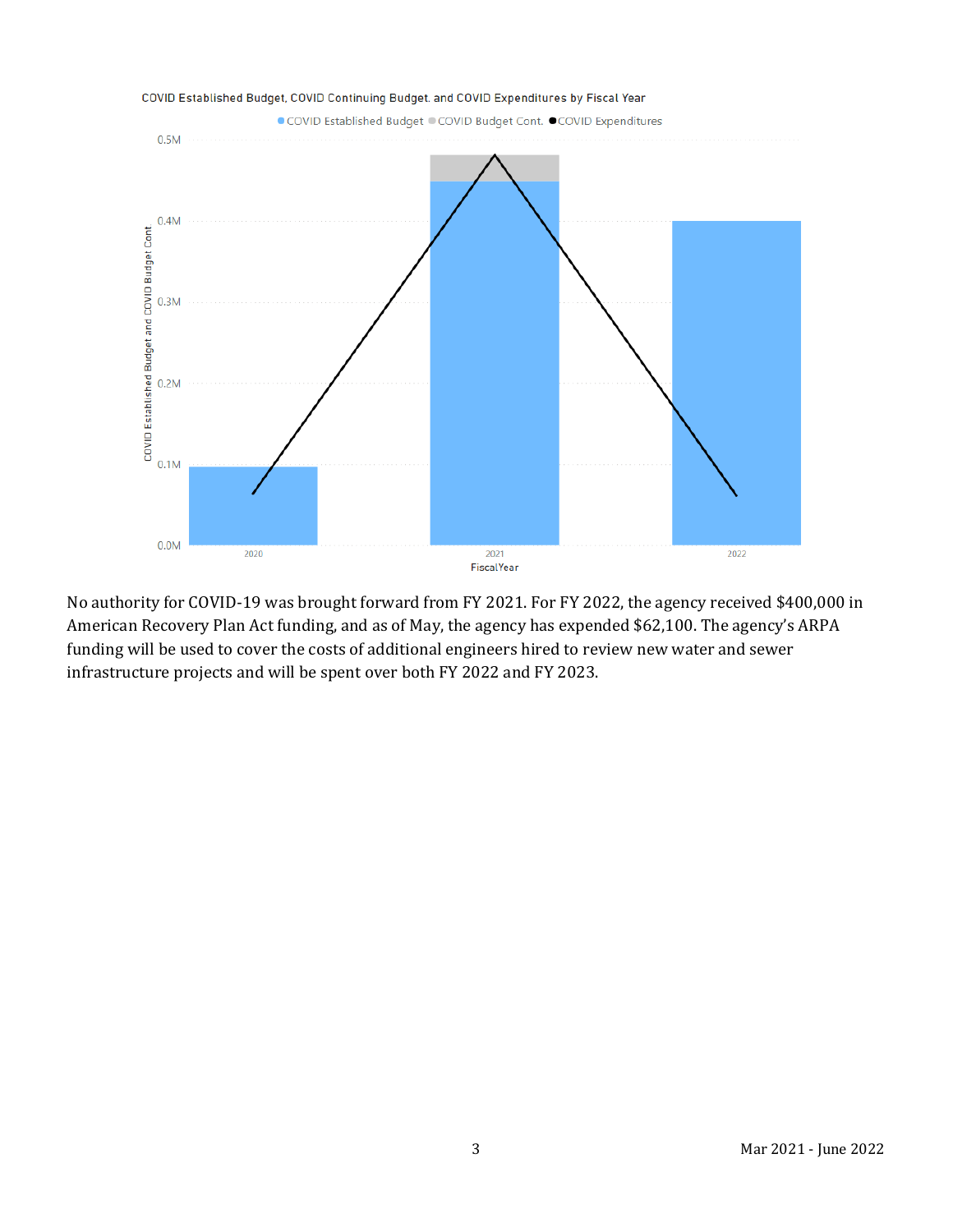# **HB 2 BUDGET MODIFICATIONS**

The following chart shows the HB 2 budget as passed by the legislature, including the pay plan, and the HB 2 modified budget through May 31, 2022. Net modifications to the budget include operating plan changes from one expenditure account to another, program transfers, reorganizations, and agency transfers of authority. The positive modifications and negative modifications are shown by program, expenditure account, and fund type.

| <b>Agency Name</b>                        | March Modified<br>Budget        | June Modified<br>Budget        | <b>Net Modifications</b> |  |
|-------------------------------------------|---------------------------------|--------------------------------|--------------------------|--|
| <b>Dept of Environmental Quality</b><br>日 | 63,079,848                      | 63,198,118                     | 118,270                  |  |
| AIR ENERGY & MINING DIVISION              | 16,235,462                      | 16,235,462                     |                          |  |
| CENTRAL MANAGEMENT PROGRAM                | 4.431.831                       | 4.181.831                      | $-250,000$               |  |
| <b>LIBBY ASBESTOS SF ADVISORY TM</b>      | 480,000                         | 480,000                        |                          |  |
| PETRO TANK RELEASE COMP BOARD             | 645.825                         | 645.825                        |                          |  |
| WASTE MGMT & REMEDIATION DIV              | 22,601,194                      | 22,599,464                     | $-1,730$                 |  |
| <b>WATER OUALITY DIVISION</b>             | 18.685.536                      | 19.055.536                     | 370,000                  |  |
| <b>Total</b>                              | 63.079.848                      | 63.198.118                     | 118,270                  |  |
| Expenditure                               | March Modified<br><b>Budget</b> | June Modified<br><b>Budget</b> | <b>Net Modifications</b> |  |
| 61000 Personal Services                   | 31,973,867                      | 31,972,137                     | $-1.730$                 |  |
| 62000 Operating Expenses                  | 25.763.734                      | 25.692.741                     | $-70.993$                |  |
| 63000 Equipment & Intangible Assets       | 101.740                         | 101.740                        |                          |  |
| 66000 Grants                              | 1.775.863                       | 1.966.856                      | 190.993                  |  |
| 67000 Benefits & Claims                   | 425,000                         | 425,000                        |                          |  |
| 68000 Transfers-out                       | 3.039.644                       | 3.039.644                      | $\Omega$                 |  |
| <b>Fund Type</b>                          | March Modified<br>Budget        | June Modified<br><b>Budget</b> | <b>Net Modifications</b> |  |
| 01 General                                | 5,524,436                       | 5,644,236                      | 119,800                  |  |
|                                           |                                 |                                |                          |  |
| 02 State/Other Spec Rev                   | 32.819.464                      | 32,818,507                     | $-957$                   |  |

Modification to the budget in the last quarter increased HB 2 appropriations by \$118,270. The agency transferred \$120,000 of general fund authority from the Governor's Office of Budget and Program Planning for efficiency studies. The agency adjusted workers compensation resulting in a decrease in personal services totaling \$1,730. Authority totaling \$250,000 was transferred between the central management program and the water quality division.

Per 39-71-403(1)(b)(iv), MCA, when workers' compensation premiums are lower than the previous year, state agencies shall reduce personal services appropriations by the amount of the premium reduction. To track the changes in appropriation authority, total appropriations are not reduced, instead the Governor's Office of Budget and Program Planning (OBPP) requires state agencies to:

- Reduce HB 2, statutory, and proprietary appropriations
- Create a separate offsetting entry on the financial statements in the same amount using an identifying number for workers' compensation entries

The offsetting entries are identified as "frozen" appropriations, which means the appropriations will not be spent unless authorized by OBPP.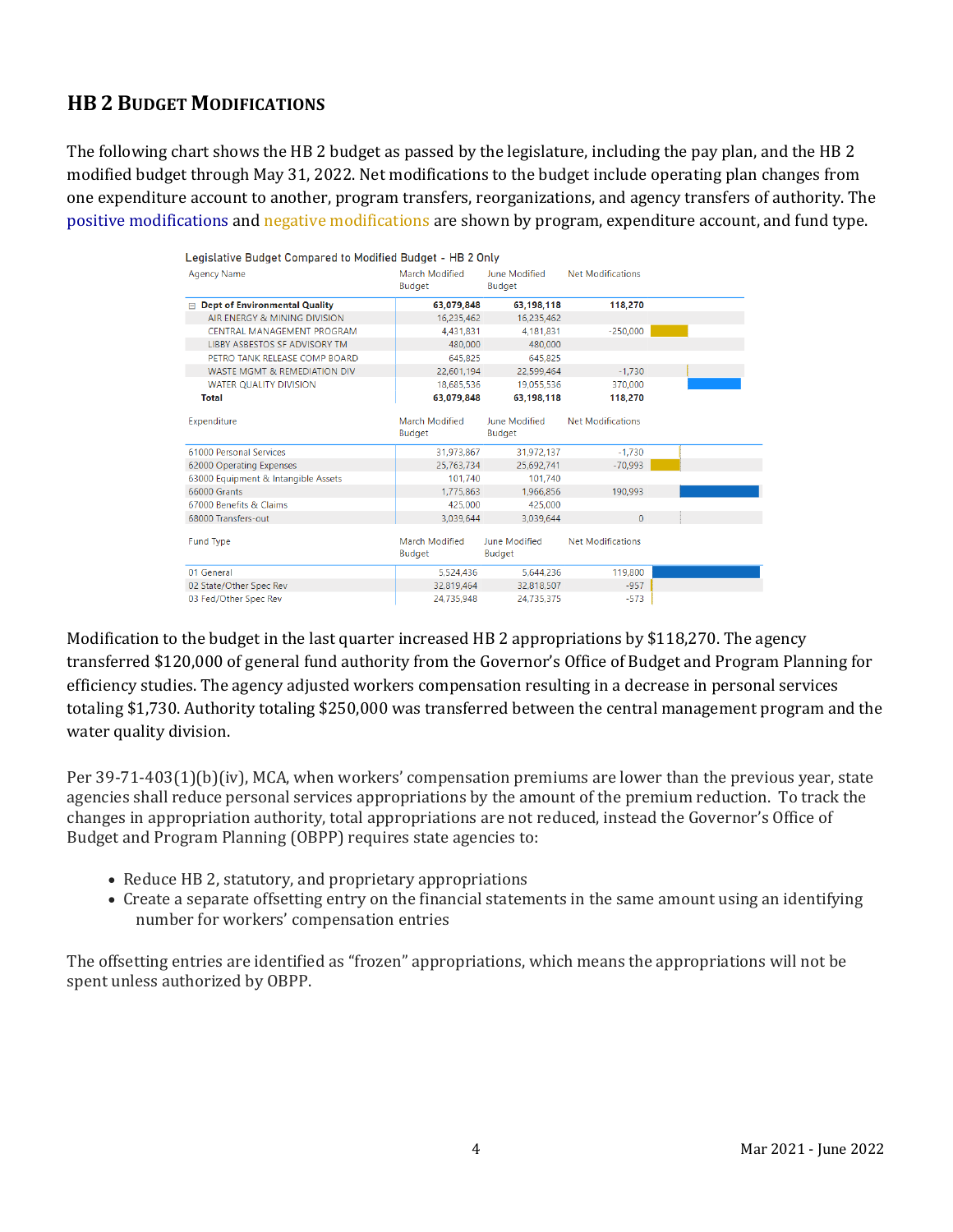# **HB 2 APPROPRIATION AUTHORITY**

The following chart shows the appropriated budget for the agency compared to expenditures through May 2022.



Expended Budget and Remaining Budget by Fund Type - HB 2 Only

The authority from HB 2 supports \$63.2 million or 64.4% of the agency total budget and is funded primarily with state special and federal special revenue. General fund supports only \$5.6 million or 8.9% of the agency HB 2 budget and is used primarily to fund personal services, match federal grant programs, and operations across all programs. The agency has expended 62.0% of the HB 2 appropriation through May 2022.

### Personal Services

The agency was budgeted \$32.0 million in personal services to fund 365.5 FTE. The agency has expended 74.7% of that appropriation as of the end of May. By comparison, in the three previous biennia, expenditure rates for personal services at this same point of the fiscal year have ranged between 74.2% and 85.6%, with an average of 79.4%.

### **Operations**

The agency expended 51.5% of the \$25.7 million budgeted for operations, 4.2% points higher than the average expenditure rate of 47.3% in the previous three biennia.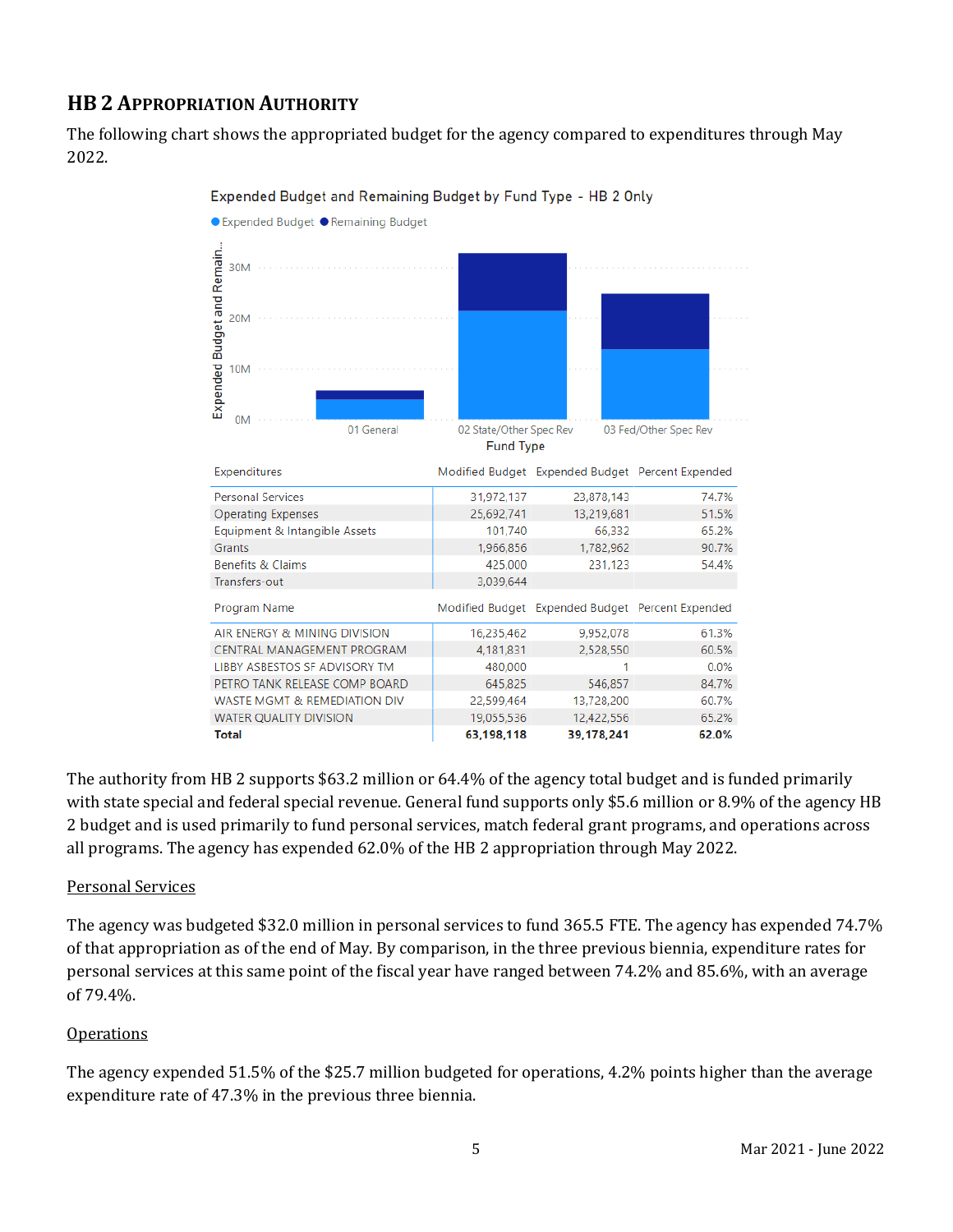### **Transfers**

The HB 2 budget for transfers totaled \$3.0 million, 90.0% federal funds, and was 0.0% expended. Major components of the \$2.7 million in unexpended federal funds include:

- Abandoned mines: \$2.4 million
- Superfund sites: \$260,000
- Other federal support: \$340,000

#### Grants, Benefits & Claims

Grants, benefits, and claims are primarily funded with state special revenue, combined, were 84.2% expended. Grant expenditures represent money disbursed to counties as part of the subdivision plat review program in the water quality division, as well as the junk vehicle and septic pumper programs in the waste management and remediation division.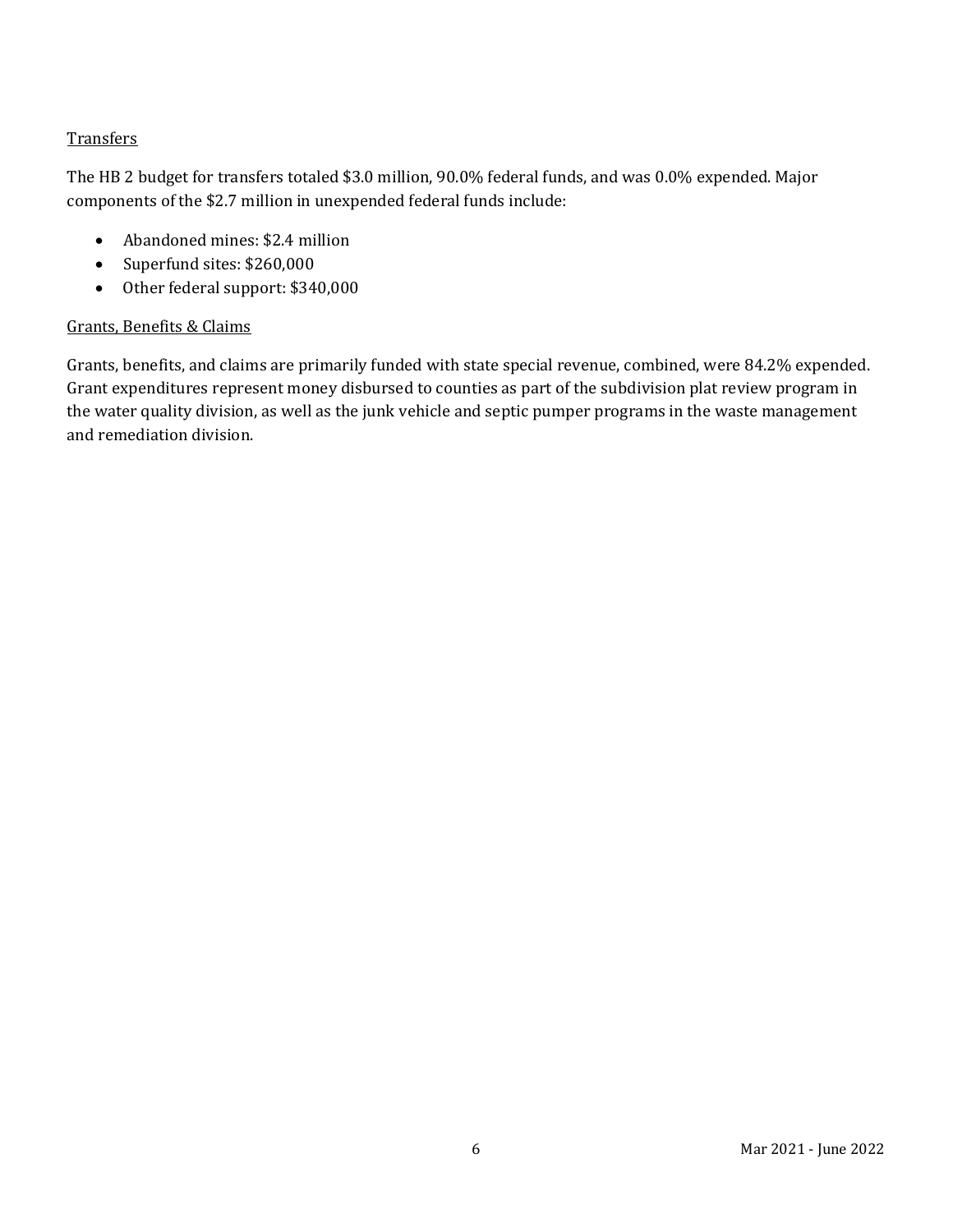## **Personal Services**

The following chart shows the filled and vacant FTE within the agency as of May 2022.



### *Total FTE*

The Department of Environmental Quality has 365.54 FTE funded in HB 2; each division is staffed as follows:

- Centralized services division 20.58 FTE
- Water quality division 135.67 FTE
- Waste management & remediation division 100.01 FTE<br>• Air. energy. & mining Division 103.53 FTE
- Air, energy, & mining Division 103.53 FTE
- Libby asbestos advisory team  $-0.00$  FTE<br>• Petroleum tank release compensation bo:
- Petroleum tank release compensation board 5.75 FTE

#### *Utilization Rate*

Of the total personal services hours available year to date, the agency has utilized 84.3%.

#### *Vacancies*

Vacant positions total 56.49 FTE, a decrease of 1.00 FTE from the previous report. The average position has been vacant for about one year and two months.

In addition to smaller applicant pools, the agency has experienced a higher percentage of offers being rejected in recent years.

The following table lists the vacancies as of May.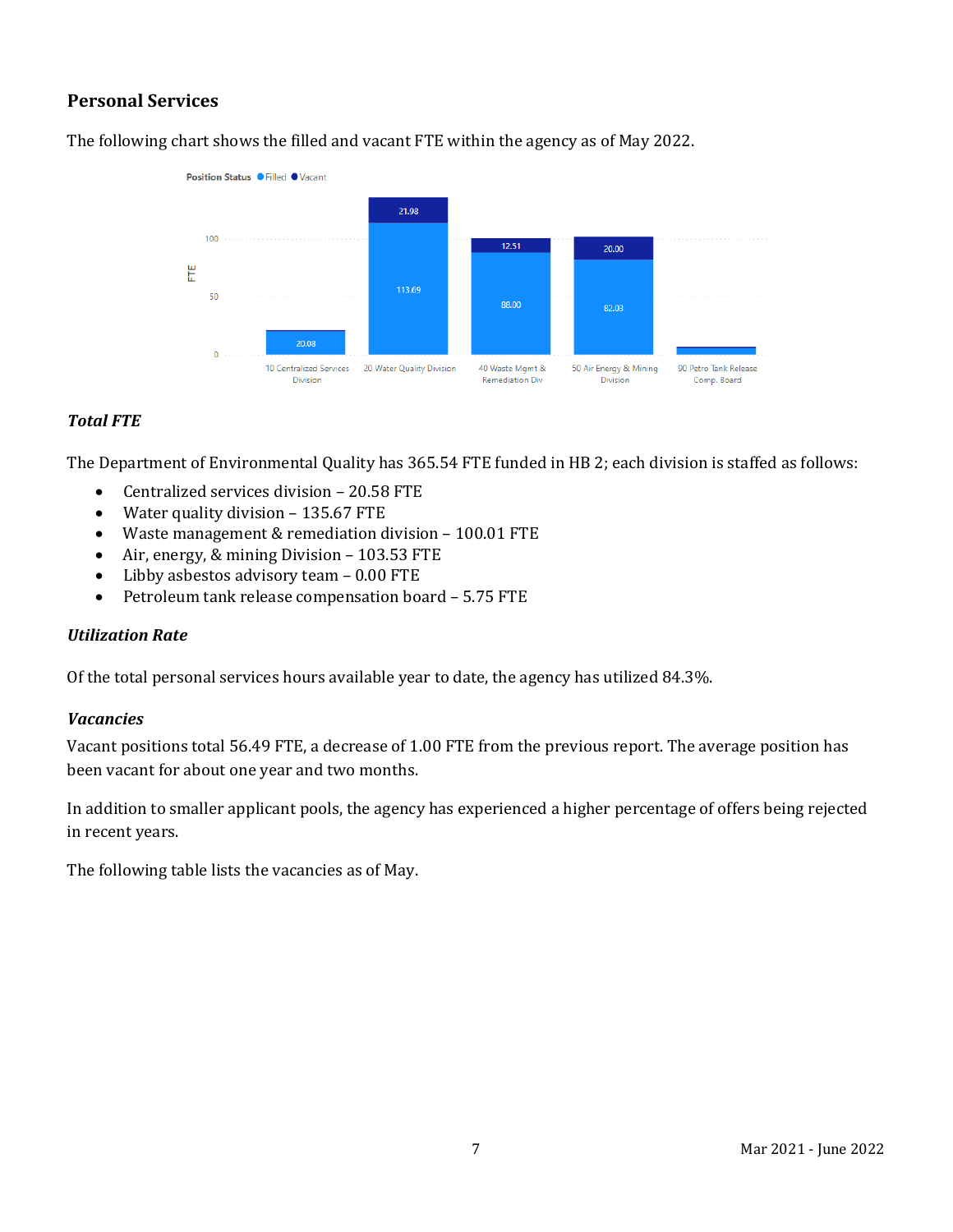| Department of Environmental Quality<br>Vacancies June 2022 |            |               |              |                                      |            |               |              |  |  |  |  |
|------------------------------------------------------------|------------|---------------|--------------|--------------------------------------|------------|---------------|--------------|--|--|--|--|
| Air Energy & Mining Division                               | <b>FTE</b> | Months Vacant | Years Vacant |                                      |            |               |              |  |  |  |  |
| <b>Bureau Chief</b>                                        | 1.00       | 11.3          | 0.9          | Petroleum Tank Release Commission    | <b>FTE</b> | Months Vacant | Years Vacant |  |  |  |  |
| <b>Reclamation Specialist</b>                              | 1.00       | 59.5          | 5.0          | <b>Reclamation Specialist</b>        | 1.00       | 1.0           | 0.1          |  |  |  |  |
| <b>Computer Systems Analyst</b>                            | 1.00       | 14.5          | 1.2          | Division Total <sup>1</sup>          | 1.00       | 1.0           | 0.1          |  |  |  |  |
| <b>Reclamation Specialist</b>                              | 1.00       | 8.6           | 0.7          |                                      |            |               |              |  |  |  |  |
| Small Business Ombudsman                                   | 1.00       | 1.4           | 0.1          | <b>Centralized Services Division</b> | <b>FTE</b> | Months Vacant | Years Vacant |  |  |  |  |
| <b>AQ Environmental Scientist</b>                          | 1.00       | 7.4           | 0.6          | <b>MEPA/MFSA Coordinator</b>         | 1.00       | 5.8           | 0.5          |  |  |  |  |
| <b>Reclamation Specialist</b>                              | 1.00       | 14.5          | 1.2          | Division Total <sup>1</sup>          | 1.00       | 5.8           | 0.5          |  |  |  |  |
| <b>Reclamation Specialist</b>                              | 1.00       | 1.0           | 0.1          |                                      |            |               |              |  |  |  |  |
| Program Section Supervisor                                 | 1.00       | 22.3          | 1.9          | <b>Water Quality Division</b>        | <b>FTE</b> | Months Vacant | Years Vacant |  |  |  |  |
| Air Quality Meteorologist                                  | 1.00       | 0.8           | 0.1          | <b>AQ Environmental Scientist</b>    | 1.00       | 49.9          | 4.2          |  |  |  |  |
| Program Support Supervisor                                 | 1.00       | 1.7           | 0.1          | <b>Computer Systems Analyst</b>      | 1.00       | 8.6           | 0.7          |  |  |  |  |
| Data Control Specialist                                    | 1.00       | 10.5          | 0.9          | Database Analyst                     | 1.00       | 9.5           | 0.8          |  |  |  |  |
| <b>Reclamation Specialist</b>                              | 1.00       | 24.6          | 2.1          | <b>PWS Professional Engineer</b>     | 1.00       | 1.2           | 0.1          |  |  |  |  |
| Program Support Specialist                                 | 1.00       | 0.8           | 0.1          | <b>Water Quality Scientist</b>       | 1.00       | 73.7          | 6.1          |  |  |  |  |
| <b>AQ Engineering Scientist</b>                            | 1.00       | 30.4          | 2.5          | <b>Water Quality Scientist</b>       | 1.00       | 65.9          | 5.5          |  |  |  |  |
| Program Section Supervisor                                 | 1.00       | 4.4           | 0.4          | Data Control Specialist              | 1.00       | 1.7           | 0.1          |  |  |  |  |
| <b>Energy Professional Engineer</b>                        | 1.00       | 5.4           | 0.5          | Program Support Specialist           | 1.00       | 3.5           | 0.3          |  |  |  |  |
| AQ Assurance Specialist                                    | 1.00       | 14.5          | 1.2          | Water Quality Modeler                | 1.00       | 43.0          | 3.6          |  |  |  |  |
| <b>AQ Engineering Scientist</b>                            | 1.00       | 32.2          | 2.7          | <b>Water Quality Specialist</b>      | 0.98       | 93.5          | 7.8          |  |  |  |  |
| Program Support Specialist                                 | 1.00       | 1.48          | 0.12         | <b>Water Quality Specialist</b>      | 1.00       | 8.1           | 0.7          |  |  |  |  |
| Division Total <sup>1</sup>                                | 20.00      | 13.36         | 1.11         | <b>WQ Standards Scientist</b>        | 1.00       | 10.4          | 0.9          |  |  |  |  |
|                                                            |            |               |              | <b>Water Quality Modeler</b>         | 1.00       | 29.7          | 2.5          |  |  |  |  |
| <b>Waste Management &amp; Remediation Division</b>         | <b>FTE</b> | Months Vacant | Years Vacant | <b>WQ Standards Scientist</b>        | 1.00       | 12.5          | 1.0          |  |  |  |  |
| Environmental Project Officer                              | 1.00       | 1.2           | 0.1          | WQ Monitoring Scientist              | 1.00       | 14.5          | 1.2          |  |  |  |  |
| Environmental Project Officer                              | 1.00       | 1.0           | 0.1          | Database Analyst                     | 1.00       | 10.4          | 0.9          |  |  |  |  |
| Program Support Specialist                                 | 1.00       | 1.3           | 0.1          | <b>Bureau Chief</b>                  | 1.00       | 1.2           | 0.1          |  |  |  |  |
| <b>Bureau Chief</b>                                        | 1.00       | 0.8           | 0.1          | Water Quality Permit Writer          | 1.00       | 2.6           | 0.2          |  |  |  |  |
| Program Support Specialist                                 | 1.00       | 0.8           | 0.1          | <b>Drinking Water Scientist</b>      | 1.00       | 5.8           | 0.5          |  |  |  |  |
| <b>Computer Systems Analyst</b>                            | 1.00       | 54.5          | 4.5          | Water Quality Permit Writer          | 1.00       | 2.5           | 0.2          |  |  |  |  |
| Program Support Specialist                                 | 1.00       | 1.0           | 0.1          | <b>Operations Analyst</b>            | 1.00       | 4.4           | 0.4          |  |  |  |  |
| Waste Mgmt Specialist                                      | 1.00       | 1.7           | 0.1          | <b>Water Quality Scientist</b>       | 1.00       | 33.8          | 2.8          |  |  |  |  |
| Waste Mgmt Specialist                                      | 1.00       | 2.6           | 0.2          | Division Total <sup>1</sup>          | 21.98      | 22.0          | 1.8          |  |  |  |  |
| Environmental Project Officer                              | 0.50       | 4.4           | 0.4          |                                      |            |               |              |  |  |  |  |
| Records Infromation Management Specialist                  | 1.00       | 1.0           | 0.1          |                                      |            |               |              |  |  |  |  |
| Environmental Project Officer                              | 0.51       | 4.9           | 0.4          |                                      |            |               |              |  |  |  |  |
| Asbestos-Meth Environmental Sp                             | 0.50       | 10.5          | 0.9          |                                      |            |               |              |  |  |  |  |
| Asbestos-Meth Environmental Sp                             | 1.00       | 4.4           | 0.4          |                                      |            |               |              |  |  |  |  |
| Division Total <sup>1</sup>                                | 12.51      | 6.4           | 0.5          | <b>Agency Total</b>                  | 56.49      | 14.7          | 1.2          |  |  |  |  |

**1 Division Totals for months and days vacant are weighted averages** 

#### *Turnover*

Since July, the agency has had 23.00 FTE leave state employment, 11.00 FTE have retired, and 9.00 FTE have transferred to another agency.

### *Pay Adjustments*

The agency made 165 adjustments to pay increasing annual personal services cost by \$553,200 annually. Pay adjustments include:

- Longevity 75
- Performance Adjustment 52
- Market Adjustment 23
- Career Ladder Adjustment 10
- Correct Inaccurate Pay 4<br>• Reclassification 1
- Reclassification 1

### **Next Steps for Personal Services Reporting**

In upcoming Quarterly Financial Reports, the LFD will begin the process of a more comprehensive look at personal services. The LFD will compare two executive "snapshots" -- July 2020 and July 2022. The analysis will identify adjustments adopted by the legislature in 2021 and modifications made by the agencies, within the confines of budget law.

The September Quarterly Financial Report will provide the complete comparison from July 2020 to July 2022. Ultimately, the analysis will result in a description of all the components that will be part of the executive's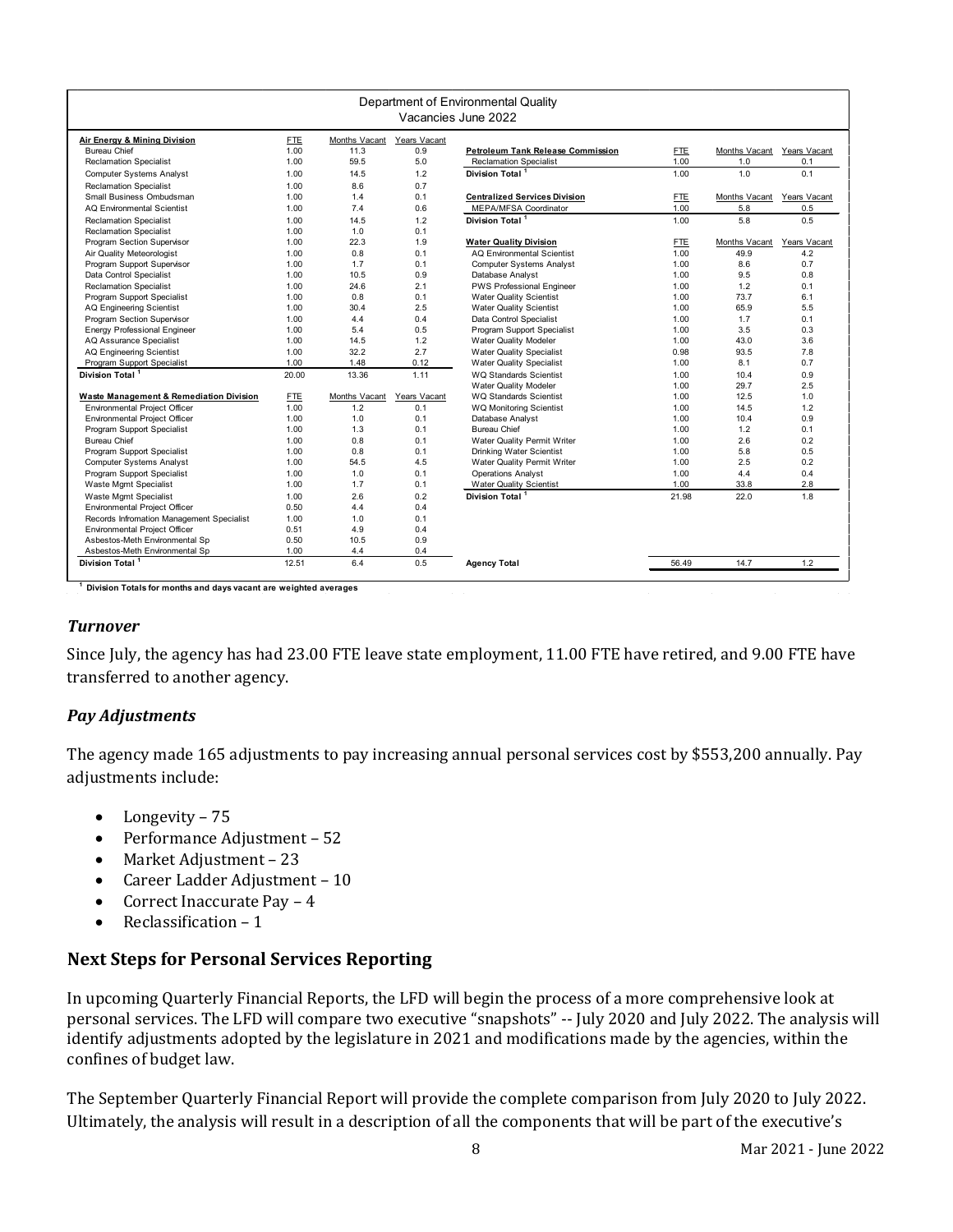decision package one (DP 1) 2025 biennium budget request. This work will prepare legislators for budget deliberations in the 2023 session. For a review of how DP 1 works and snapshot components, please read this [short brochure](https://montana.maps.arcgis.com/apps/Cascade/index.html?appid=23095fcf15754f4fb38b63c58a884b97) from 2019.

# **OTHER ISSUES**

## **Information Technology Projects**

### Coal Information Management System (CIMS)

The Coal Information Management System (CIMS) is a coal e-permitting system funded with \$1.75 million in federal grants.

*CIMS Phase I:* The Office of Surface Mining Reclamation and Enforcement (OSMRE) is still determining what direction they want on the Inspection and Enforcement (INE) application. This phase of the CIMS project is on hold pending that decision.

*CIMS Phase II:* The current application in phase II is DEQ's Bond Reclamation Calculation Estimating Application. This web application will be built by DEQ, and once complete, given to OSMRE where they can make their modifications. Development started on 11/01/21, and DEQ expended \$841,600 year to date. This application is slated to be complete for DEQ by 1/31/2025 and OSMRE's version would then be completed by 6/30/2026.

### Fees Application and Compliance Tracking System (FACTS)

The Montana Department of Environmental Quality (DEQ) developed the Fees, Application, and Compliance Tracking System (FACTS) for DEQ's water protection permit applications in 2018. The agency has expended \$104,288 on the project.

Phase III of the FACTS project will expand the FACTS ePermitting system to include:

- Additional DEQ permit applications,
- Development of an end-to-end solution for open-cut permits,
- Small miner exclusion statements.
- Portable air facility registrations,
- Subdivision approval process, and
- Replace current legacy systems in DEQ's air, energy, and mining division and DEQ's engineering and subdivision bureau

The expanded FACTS system will align with state standards, include new and/or refined business functionality required by state and federal law, and meet permitting and application requirements identified in air, energy, and mining's 2019 and the subdivision bureau's 2021 business process assessment.